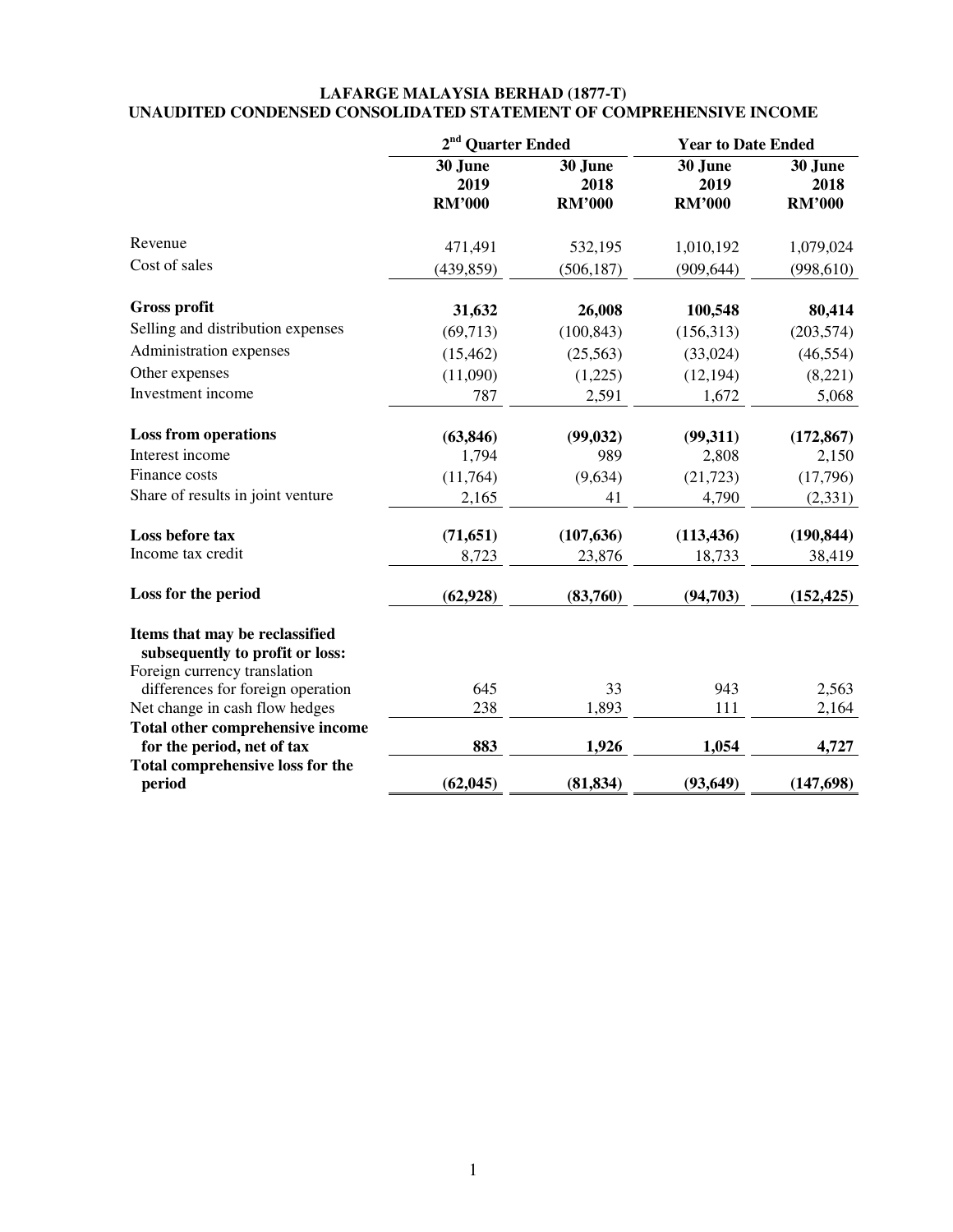## **LAFARGE MALAYSIA BERHAD (1877-T) UNAUDITED CONDENSED CONSOLIDATED STATEMENT OF COMPREHENSIVE INCOME**

|                                                              | 2 <sup>nd</sup> Quarter Ended    |                                  | <b>Year to Date Ended</b>        |                                  |
|--------------------------------------------------------------|----------------------------------|----------------------------------|----------------------------------|----------------------------------|
|                                                              | 30 June<br>2019<br><b>RM'000</b> | 30 June<br>2018<br><b>RM'000</b> | 30 June<br>2019<br><b>RM'000</b> | 30 June<br>2018<br><b>RM'000</b> |
| (Loss)/profit attributable to:                               |                                  |                                  |                                  |                                  |
| Owners of the Company                                        | (63,279)                         | (83,793)                         | (95,350)                         | (152, 525)                       |
| Non-controlling interests                                    | 351                              | 33                               | 647                              | 100                              |
|                                                              | (62, 928)                        | (83,760)                         | (94,703)                         | (152, 425)                       |
| <b>Total comprehensive (loss)/income</b><br>attributable to: |                                  |                                  |                                  |                                  |
| Owners of the Company                                        | (62, 396)                        | (81, 867)                        | (94,296)                         | (147,798)                        |
| Non-controlling interests                                    | 351                              | 33                               | 647                              | 100                              |
|                                                              | (62, 045)                        | (81, 834)                        | (93, 649)                        | (147, 698)                       |
| Basic and diluted loss per share (sen)                       | (7.5)                            | (9.9)                            | (11.2)                           | (18.0)                           |

*(The Unaudited Condensed Consolidated Statement of Comprehensive Income should be read in conjunction with the audited financial statements for the year ended 31st December 2018 and the accompanying explanatory notes attached to the interim financial statements)*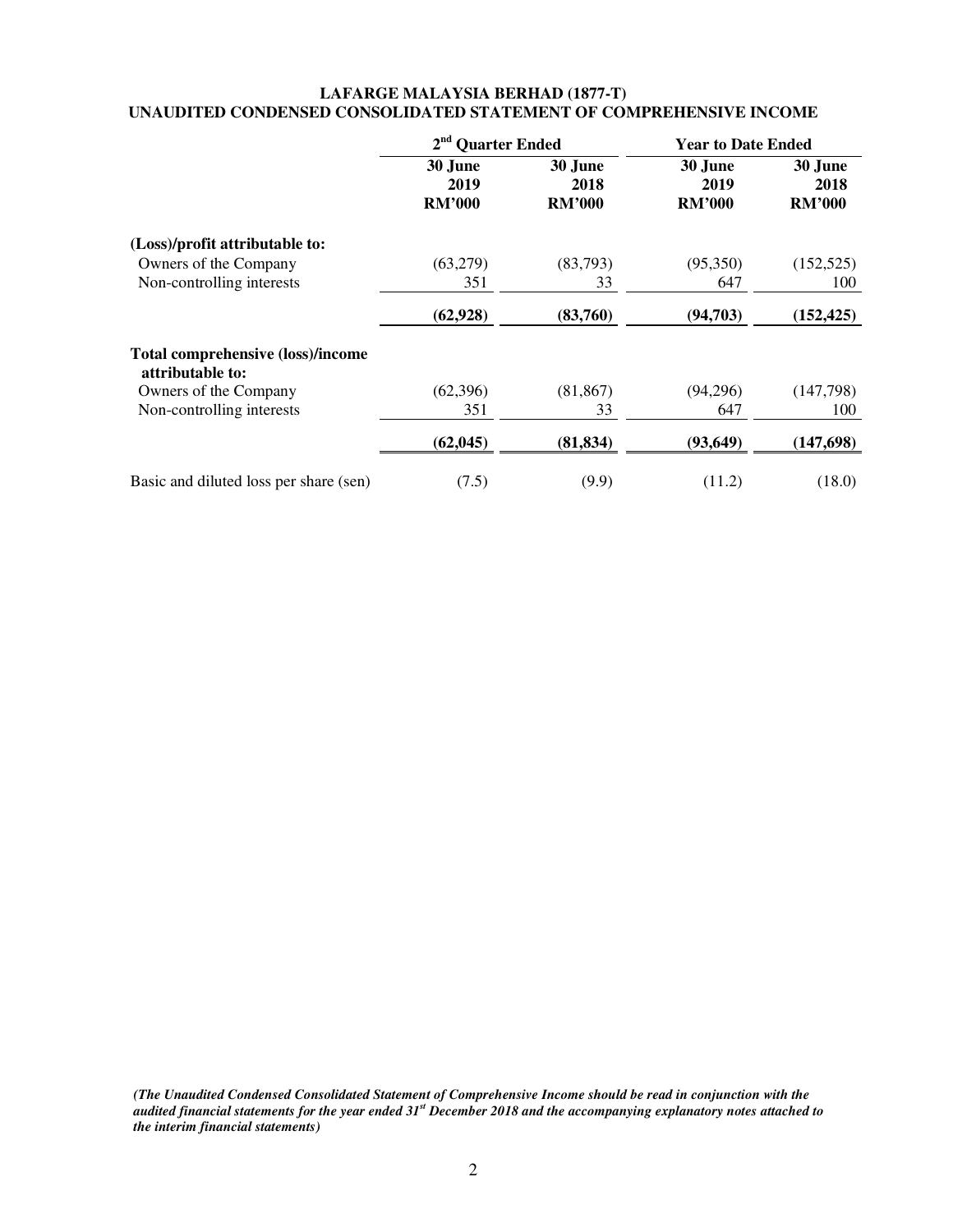#### **LAFARGE MALAYSIA BERHAD (1877-T) UNAUDITED CONDENSED CONSOLIDATED STATEMENT OF FINANCIAL POSITION**

|                                              | <b>Note</b> | As at<br>30 June<br>2019<br><b>RM'000</b> | As at<br>31 December<br>2018<br><b>RM'000</b> |
|----------------------------------------------|-------------|-------------------------------------------|-----------------------------------------------|
| <b>ASSETS</b>                                |             |                                           |                                               |
| Non-current assets                           |             |                                           |                                               |
| Property, plant and equipment                |             | 1,606,160                                 | 1,652,634                                     |
| Right-of-use assets                          |             | 72,056                                    |                                               |
| Investment property                          |             | 3,131                                     | 3,132                                         |
| Prepaid lease payments on leasehold land     |             | 66,286                                    | 69,043                                        |
| Goodwill on consolidation                    |             | 1,387,089                                 | 1,387,089                                     |
| Other intangible assets                      |             | 17,082                                    | 18,151                                        |
| Investment in joint venture                  |             | 23,291                                    | 18,322                                        |
| Other financial assets                       |             | 4,106                                     | 4,106                                         |
| Finance lease receivables                    |             | 15,162                                    |                                               |
| Deferred tax assets                          |             | 208,695                                   | 170,086                                       |
|                                              |             | 3,403,058                                 | 3,322,563                                     |
|                                              |             |                                           |                                               |
| Current assets                               |             |                                           |                                               |
| Inventories                                  |             | 349,806                                   | 345,368                                       |
| Current tax assets                           |             | 20,453                                    | 72,568                                        |
| Trade receivables                            |             | 329,712                                   | 355,646                                       |
| Other receivables and prepaid expenses       |             | 58,802                                    | 74,359                                        |
| Amounts owing by holding and other related   |             |                                           |                                               |
| companies                                    |             | 3,199                                     | 22,493                                        |
| Finance lease receivables                    |             | 6,408                                     |                                               |
| Derivative financial assets                  |             | 709                                       | 60                                            |
| Cash and bank balances                       |             | 57,325                                    | 84,238                                        |
|                                              |             | 826,414                                   | 954,732                                       |
| <b>Total assets</b>                          |             | 4,229,472                                 | 4,277,295                                     |
| <b>EQUITY AND LIABILITIES</b>                |             |                                           |                                               |
| Share capital and reserves                   |             |                                           |                                               |
| Share capital                                |             | 1,950,692                                 | 1,950,692                                     |
| Reserves:                                    |             |                                           |                                               |
| Exchange equalisation reserve                |             | 29,459                                    | 28,516                                        |
| Investments revaluation reserve              |             | 2,212                                     | 2,212                                         |
| Hedging reserve                              |             | 26                                        | (85)                                          |
| Retained earnings                            |             | 470,986                                   | 563,907                                       |
|                                              |             |                                           |                                               |
| Equity attributable to owners of the Company |             | 2,453,375                                 | 2,545,242                                     |
| Non-controlling interests                    |             | 6,383                                     | 5,559                                         |
| Total equity                                 |             | 2,459,758                                 | 2,550,801                                     |
|                                              |             |                                           |                                               |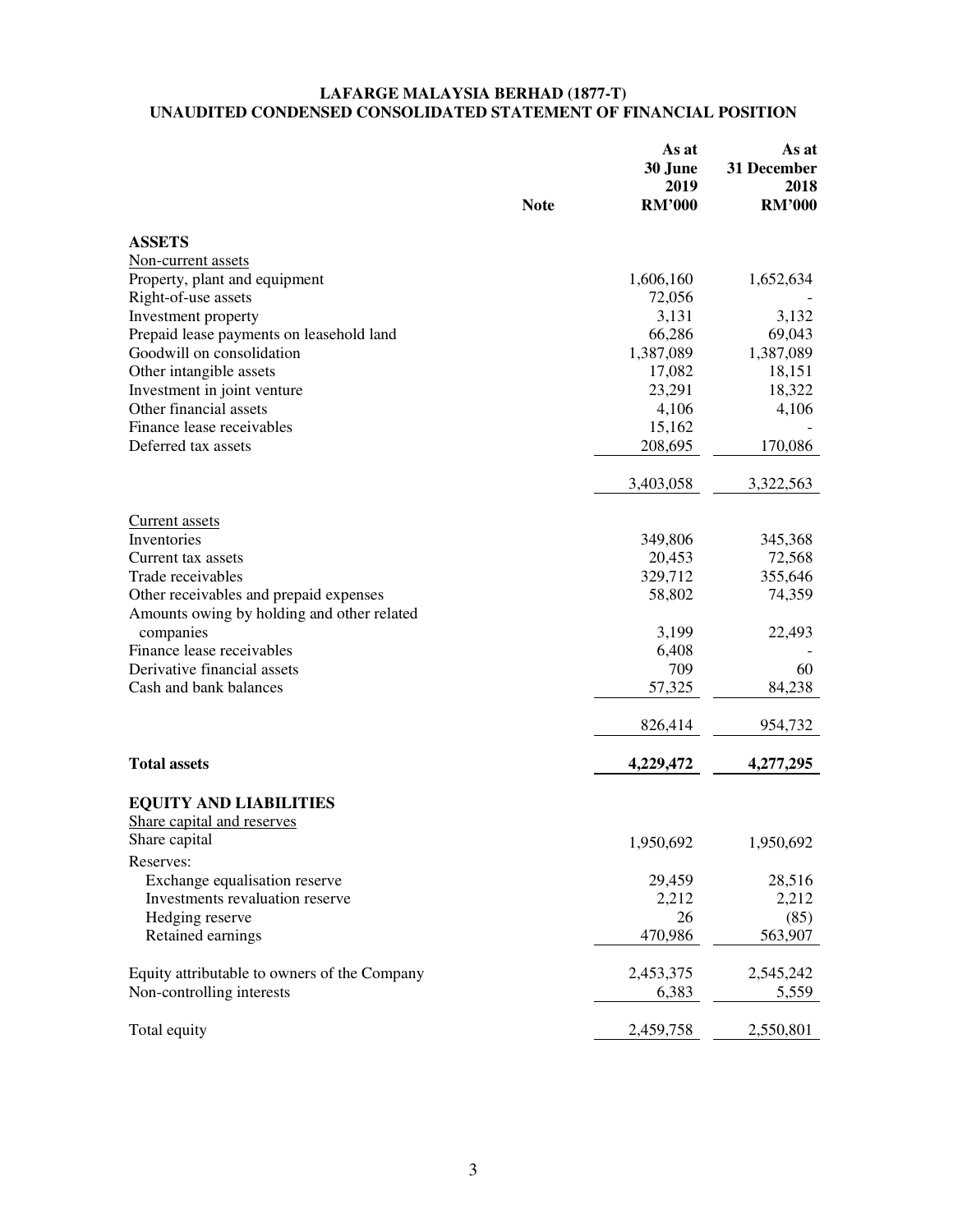## **LAFARGE MALAYSIA BERHAD (1877-T) UNAUDITED CONDENSED CONSOLIDATED STATEMENT OF FINANCIAL POSITION**

|                                                        | <b>Note</b> | As at<br>30 June<br>2019<br><b>RM'000</b> | As at<br>31 December<br>2018<br><b>RM'000</b> |
|--------------------------------------------------------|-------------|-------------------------------------------|-----------------------------------------------|
|                                                        |             |                                           |                                               |
| Non-current liabilities                                |             |                                           |                                               |
| <b>Borrowings</b>                                      | B7          | 99,770                                    | 279,639                                       |
| Retirement benefits                                    |             | 55,346                                    | 54,462                                        |
| Lease liabilities                                      |             | 64,910                                    |                                               |
| Deferred tax liabilities                               |             | 135,161                                   | 128,198                                       |
|                                                        |             | 355,187                                   | 462,299                                       |
| <b>Current liabilities</b>                             |             |                                           |                                               |
| Trade payables                                         |             | 420,508                                   | 456,540                                       |
| Other payables and accrued expenses                    |             | 114,751                                   | 152,524                                       |
| Amounts owing to holding and other related             |             |                                           |                                               |
| companies                                              |             | 541                                       | 79,163                                        |
| Loans from other related companies                     | B7          |                                           | 257,159                                       |
| <b>Borrowings</b>                                      | B7          | 853,027                                   | 300,635                                       |
| Lease liabilities                                      |             | 22,814                                    |                                               |
| <b>Contract liabilities</b>                            |             | 38                                        | 14,141                                        |
| Derivative financial liabilities                       |             | 37                                        | 2,500                                         |
| Current tax liabilities                                |             | 2,811                                     | 1,533                                         |
|                                                        |             | 1,414,527                                 | 1,264,195                                     |
| <b>Total liabilities</b>                               |             | 1,769,714                                 | 1,726,494                                     |
|                                                        |             |                                           |                                               |
| <b>Total equity and liabilities</b>                    |             | 4,229,472                                 | 4,277,295                                     |
| Net assets per share attributable to ordinary equity   |             |                                           |                                               |
| holders of the Company (RM)                            |             | 2.89                                      | 2.99                                          |
| Net tangible assets per share attributable to ordinary |             |                                           |                                               |
| equity holders of the Company (RM)                     |             | 1.23                                      | 1.34                                          |

*(The Unaudited Condensed Consolidated Statement of Financial Position should be read in conjunction with the audited financial statements for the year ended 31st December 2018 and the accompanying explanatory notes attached to the interim financial statements)*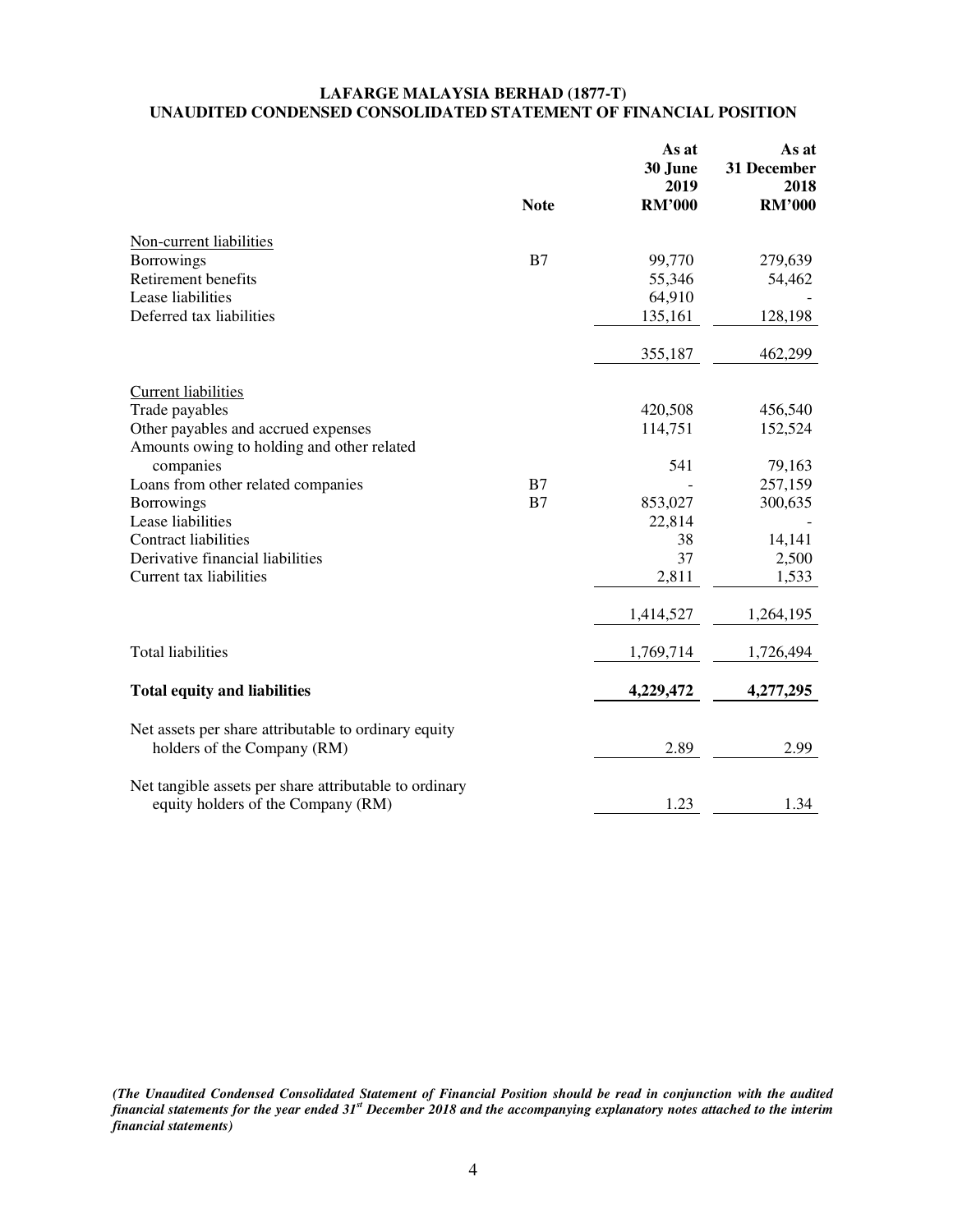# **LAFARGE MALAYSIA BERHAD (1877-T)**

# **UNAUDITED CONDENSED CONSOLIDATED STATEMENT OF CHANGES IN EQUITY**

|                                                                                                                      |                                       | Non-distributable                                                         |                                                                            |                                                   | $\blacktriangleright$ Distributable                 |                                  |                                                          |                                                |
|----------------------------------------------------------------------------------------------------------------------|---------------------------------------|---------------------------------------------------------------------------|----------------------------------------------------------------------------|---------------------------------------------------|-----------------------------------------------------|----------------------------------|----------------------------------------------------------|------------------------------------------------|
|                                                                                                                      | <b>Share Capital</b><br><b>RM'000</b> | <b>Exchange</b><br><b>Equalisation</b><br><b>Reserve</b><br><b>RM'000</b> | <b>Investment</b><br><b>Revaluation</b><br><b>Reserve</b><br><b>RM'000</b> | <b>Hedging</b><br><b>Reserve</b><br><b>RM'000</b> | <b>Retained</b><br><b>Earnings</b><br><b>RM'000</b> | <b>Total</b><br><b>RM'000</b>    | Non-<br>controlling<br><b>Interests</b><br><b>RM'000</b> | <b>Total</b><br><b>Equity</b><br><b>RM'000</b> |
| As at 1 January 2019, as previously reported<br>Effects of adoption of MFRS 16                                       | 1,950,692                             | 28,516                                                                    | 2,212                                                                      | (85)                                              | 563,907<br>2,429                                    | 2,545,242<br>2,429               | 5,559<br>177                                             | 2,550,801<br>2,606                             |
| As at 1 January 2019, as restated<br>Loss for the period<br>Other comprehensive income/(loss) for the period, net of | 1,950,692                             | 28,516                                                                    | 2,212                                                                      | (85)                                              | 566,336<br>(95,350)                                 | 2,547,671<br>(95,350)            | 5,736<br>647                                             | 2,553,407<br>(94, 703)                         |
| tax                                                                                                                  |                                       | 943                                                                       |                                                                            | 111                                               | $\overline{\phantom{a}}$                            | 1,054                            |                                                          | 1,054                                          |
| As at 30 June 2019                                                                                                   | 1,950,692                             | 29,459                                                                    | 2,212                                                                      | 26                                                | 470,986                                             | 2,453,375                        | 6,383                                                    | 2,459,758                                      |
| As at 1 January 2018<br>Loss for the period<br>Other comprehensive income for the period, net of tax                 | 1,950,692                             | 27,869<br>2,563                                                           | 1,134                                                                      | (1,192)<br>2,164                                  | 870,704<br>(152, 525)                               | 2,849,207<br>(152, 525)<br>4,727 | 6,540<br>100                                             | 2,855,747<br>(152, 425)                        |
| Dividend to non-controlling interests                                                                                |                                       |                                                                           |                                                                            |                                                   |                                                     |                                  | (1,348)                                                  | 4,727<br>(1,348)                               |
| As at 30 June 2018                                                                                                   | 1,950,692                             | 30,432                                                                    | 1,134                                                                      | 972                                               | 718,179                                             | 2,701,409                        | 5,292                                                    | 2,706,701                                      |

*(The Unaudited Condensed Consolidated Statement of Changes in Equity should be read in conjunction with the audited financial statements for the year ended 31st December 2018 and the accompanying explanatory notes attached to the interim financial statements)*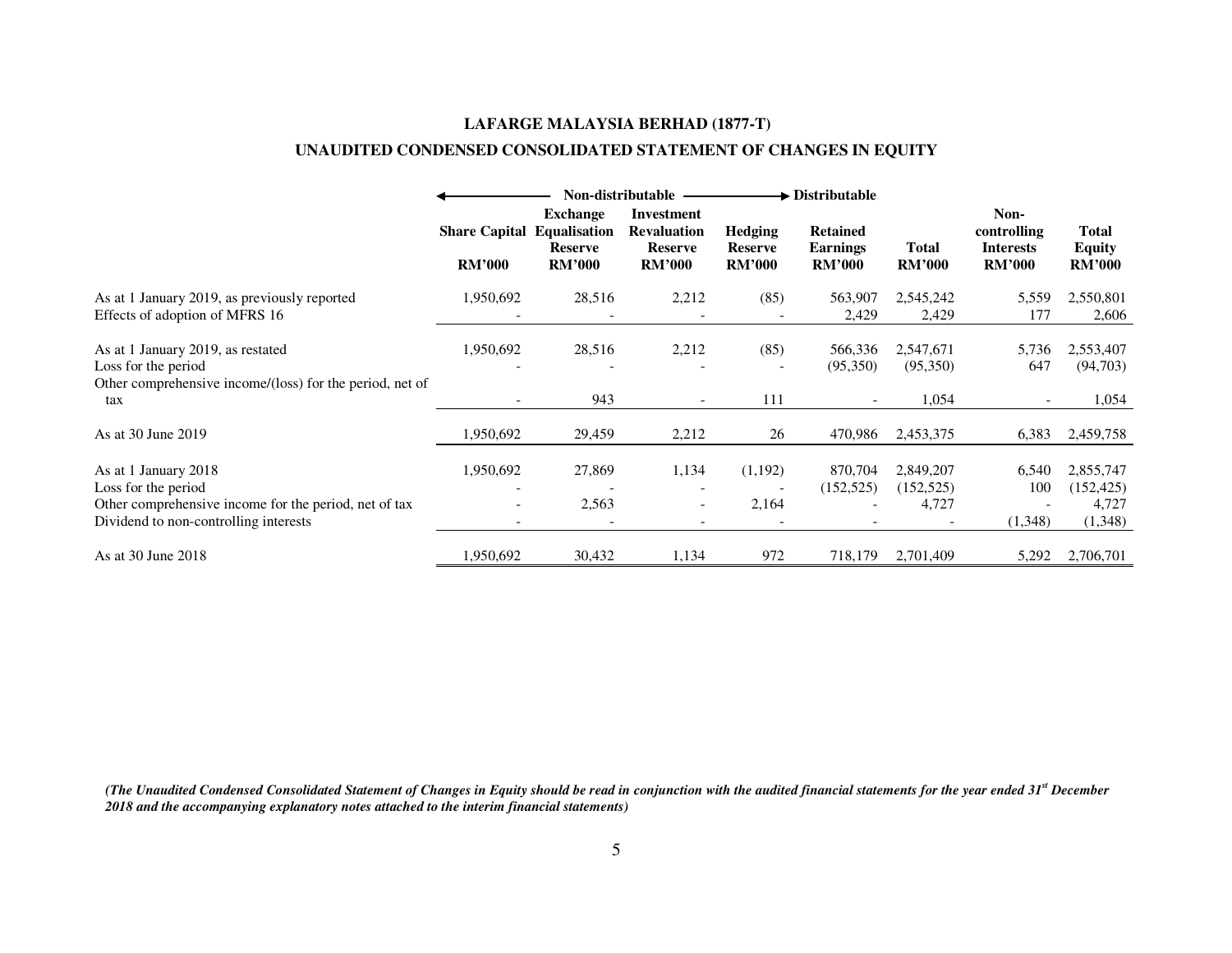## **LAFARGE MALAYSIA BERHAD (1877-T) UNAUDITED CONDENSED CONSOLIDATED STATEMENT OF CASH FLOWS**

|                                                      | <b>6 months Financial Period Ended</b> |               |  |
|------------------------------------------------------|----------------------------------------|---------------|--|
|                                                      | 30 June<br>30 June                     |               |  |
|                                                      | 2019                                   | 2018          |  |
|                                                      | <b>RM'000</b>                          | <b>RM'000</b> |  |
| <b>Cash Flows From Operating Activities</b>          |                                        |               |  |
| Loss before tax                                      | (113, 436)                             | (190, 844)    |  |
| Adjustments for:-                                    |                                        |               |  |
| Provision for inventory obsolescence                 | 1,405                                  | 1,380         |  |
| Amortisation of:                                     |                                        |               |  |
| - other intangible assets                            | 1,069                                  | 1,069         |  |
| - prepaid lease payments on leasehold land           | 2,395                                  | 3,349         |  |
| Depreciation of:                                     |                                        |               |  |
| - investment property                                | 1                                      | 1             |  |
| - property, plant and equipment                      | 73,218                                 | 100,244       |  |
| - right-of-use assets                                | 10,714                                 |               |  |
| Unrealised gain on derivatives                       | (2,964)                                | (14)          |  |
| Finance costs                                        | 21,723                                 | 17,796        |  |
| Loss allowance for trade receivables                 | 2,249                                  | 2,229         |  |
| Interest income                                      | (2,808)                                | (2,150)       |  |
| Loss/(gain) on disposal of:                          |                                        |               |  |
| - property, plant and equipment                      | 889                                    | 193           |  |
| - prepaid lease payment                              | (680)                                  |               |  |
| - right-of-use assets                                | (18)                                   |               |  |
| Property, plant and equipment written off            | 8,431                                  | 499           |  |
| Provision for retirement benefits                    | 3,190                                  | 6,773         |  |
| Unrealised loss on foreign exchange                  | 1,479                                  | 4,993         |  |
| Share of results in joint venture                    | (4,790)                                | 2,331         |  |
| Operating loss before changes in working capital     | 2,067                                  | (52, 151)     |  |
| (Increase)/Decrease in:                              |                                        |               |  |
| Inventories                                          | (5,843)                                | (21, 812)     |  |
| Receivables                                          | 37,563                                 | 34,871        |  |
| Amounts owing by holding and other related companies | 19,294                                 | (6,593)       |  |
| Increase/(Decrease) in:                              |                                        |               |  |
| Payables                                             | (55, 323)                              | (97,077)      |  |
| Amounts owing to holding and other related companies | (78, 622)                              | (28, 849)     |  |
| Contract liabilities                                 | (14, 103)                              | (11, 127)     |  |
| Cash used in operations                              | (94, 967)                              | (182, 738)    |  |
| Retirement benefits paid                             | (2,306)                                | (1,193)       |  |
| Net tax refunded/(paid)                              | 40,445                                 | (124)         |  |
| Net cash used in operating activities                | (56, 828)                              | (184, 055)    |  |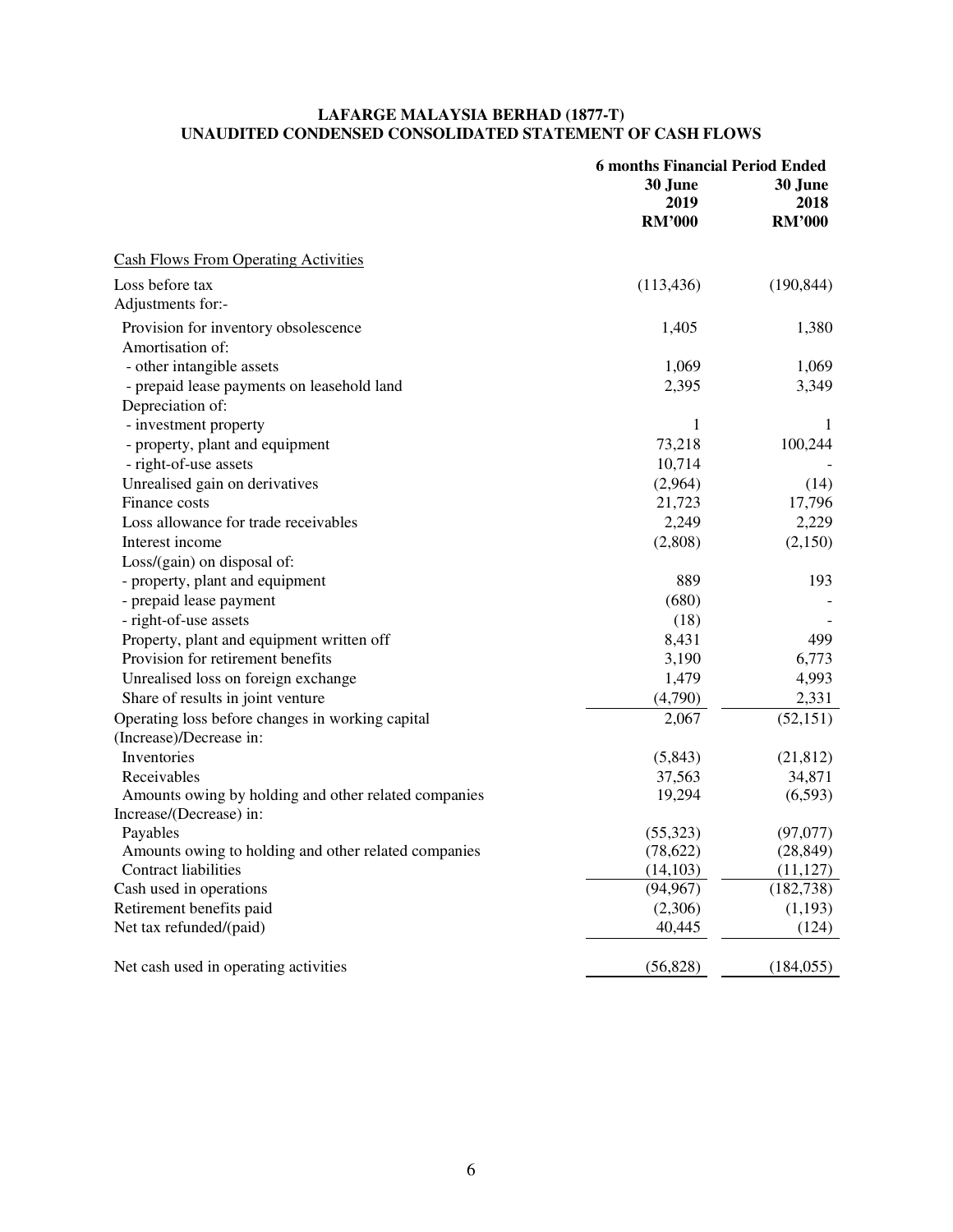## **LAFARGE MALAYSIA BERHAD (1877-T) UNAUDITED CONDENSED CONSOLIDATED STATEMENT OF CASH FLOWS**

|                                                    | <b>6 months Financial Period Ended</b> |               |  |
|----------------------------------------------------|----------------------------------------|---------------|--|
|                                                    | 30 June<br>30 June                     |               |  |
|                                                    | 2019                                   | 2018          |  |
|                                                    | <b>RM'000</b>                          | <b>RM'000</b> |  |
| <b>Cash Flows From Investing Activities</b>        |                                        |               |  |
| Additions to property, plant and equipment         | (55, 497)                              | (37,679)      |  |
| Interest received                                  | 2,808                                  | 2,150         |  |
| Proceeds from finance lease receivables            | 2,411                                  |               |  |
| Proceeds from disposal of:                         |                                        |               |  |
| - property, plant and equipment                    | 288                                    | 6             |  |
| - prepaid lease payment                            | 1,042                                  |               |  |
| Net cash used in investing activities              | (48, 948)                              | (35,523)      |  |
| <b>Cash Flows From Financing Activities</b>        |                                        |               |  |
| Dividends paid to non-controlling interests        |                                        | (1,348)       |  |
| Interest paid                                      | (20, 688)                              | (19, 685)     |  |
| Payments of lease liabilities                      | (14,697)                               |               |  |
| Drawdown of borrowings                             | 393,925                                | 303,149       |  |
| Repayment of borrowings                            | (256, 350)                             | (100,000)     |  |
| Net cash generated from financing activities       | 102,190                                | 182,116       |  |
| Net Change in Cash and Cash Equivalents            | (3,586)                                | (37, 462)     |  |
| Effects of currency translations                   | 42                                     | (550)         |  |
| Cash and Cash Equivalents at beginning of the year | 38,819                                 | 99,906        |  |
| Cash and Cash Equivalents at end of the year       | 35,275                                 | 61,894        |  |
|                                                    |                                        |               |  |
| Cash and bank balances                             | 57,325                                 | 98,154        |  |
| Bank overdraft (Note B7)                           | (22,050)                               | (36,260)      |  |
|                                                    | 35,275                                 | 61,894        |  |

*(The Unaudited Condensed Consolidated Statement of Cash Flows should be read in conjunction with the audited financial statements for the year ended 31st December 2018 and the accompanying explanatory notes attached to the interim financial statements)*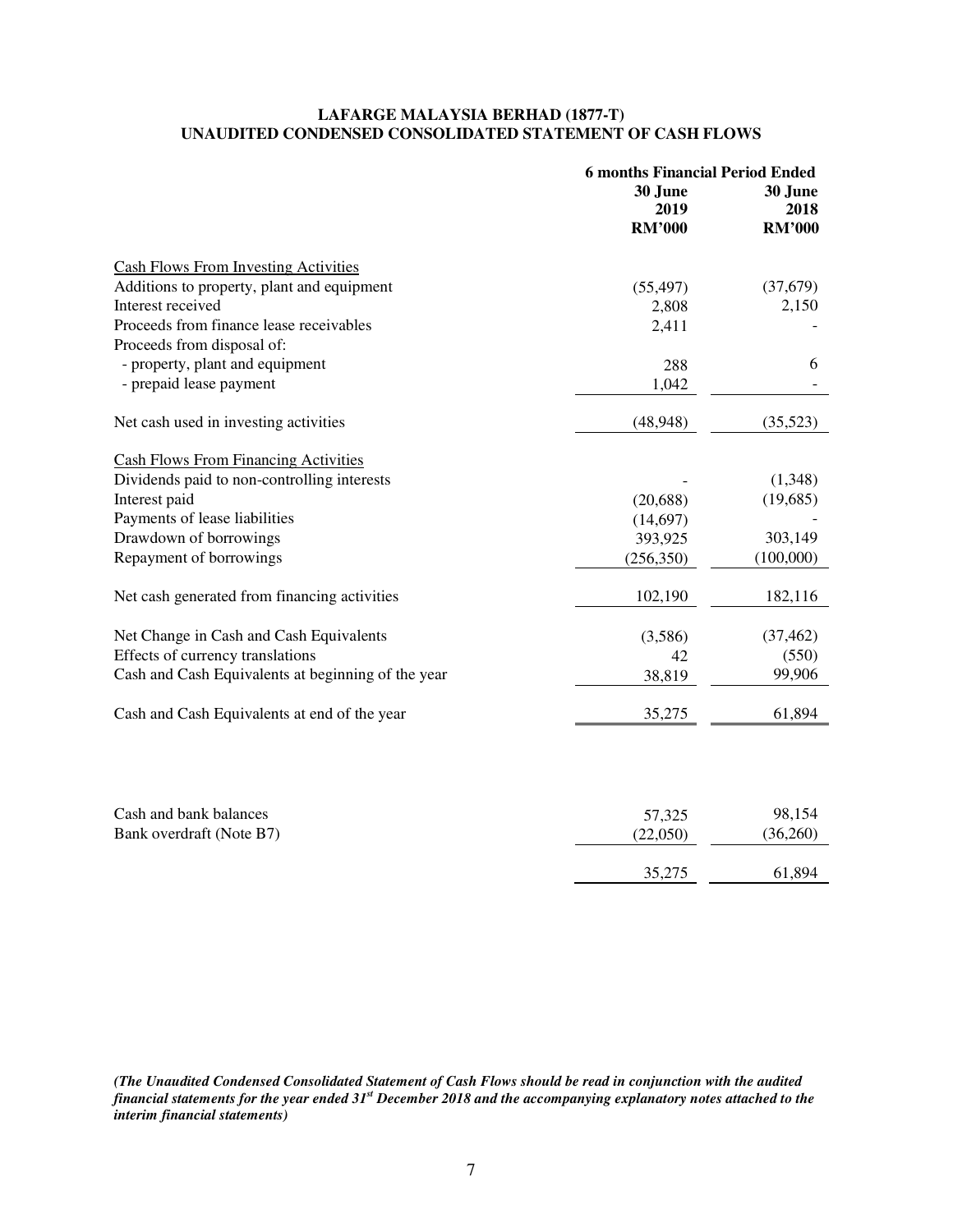## **LAFARGE MALAYSIA BERHAD (1877-T)**

## **A. EXPLANATORY NOTES PURSUANT TO MALAYSIAN FINANCIAL REPORTING STANDARD ("MFRS") 134**

#### **A1. Basis of Preparation**

The interim financial statements have been prepared in accordance with Malaysian Financial Reporting Standard ("MFRS") 134 Interim Financial Reporting issued by the Malaysian Accounting Standards Board ("MASB") and paragraph 9.22 of the Bursa Malaysia Securities Berhad ("Bursa Securities") Main Market Listing Requirements.

The interim financial statements should be read in conjunction with the Group's audited financial statements for the year ended 31 December 2018. The audited financial statements of the Group for the year ended 31 December 2018 were prepared in accordance with MFRS and International Financial Reporting Standards ("IFRS"). These explanatory notes attached to the interim financial statements provide an explanation of events and transactions that are significant to an understanding of the changes in the financial position and performance of the Group since the year ended 31 December 2018.

#### **A2. Significant Accounting Policies**

The significant accounting policies adopted are consistent with those of the audited financial statements for the year ended 31 December 2018, except for the adoption of the following MFRSs and amendments to MFRSs:

## **Adoption of Standards, Issue Committee ("IC") Interpretation and Amendments**

Effective for annual periods beginning on or after 1 January 2019:

| MFRS 16              | Leases                                         |
|----------------------|------------------------------------------------|
| Amendments to MFRS 9 | Prepayment Features with Negative Compensation |
| Amendments to MFRSs  | Annual Improvements to MFRSs 2015 - 2017 Cycle |
| IC Interpretation 23 | Uncertainty over Income Tax Payments           |

The adoption of the abovementioned Standards, IC Interpretation and Amendments has no significant effect to the Group's consolidated financial statements of the current quarter or comparative consolidated financial statements of the prior financial year, except as further discussed below:

#### **MFRS 16 Leases**

MFRS 16 replaces existing leases guidance in MFRS 117 *Leases*, IC Interpretation 4 *Determining whether an Arrangement contains a Lease*, IC Interpretation 115 *Operating Leases - Incentives* and IC Interpretation 127 *Evaluating the Substance of Transactions Involving the Legal Form of a Lease*.

MFRS 16 introduces a single, on balance sheet lease accounting for lessees. A lessee recognises a right-of-use asset representing its right to use the underlying asset and a lease liability representing its obligation to make lease payments. There are recognition exemptions for short-term leases and leases of low-value items. Lessor accounting remains similar to the current standard which continues to be classified as finance or operating leases.

As allowed by the transitional provision of MFRS 16, the Group and the Company has elected to adopt the modified retrospective approach with no restatement of comparative and cumulative adjustments resulting from the initial application of MFRS 16 which is to be recognised in retained earnings and reserves as at 1 January 2019, as disclosed below: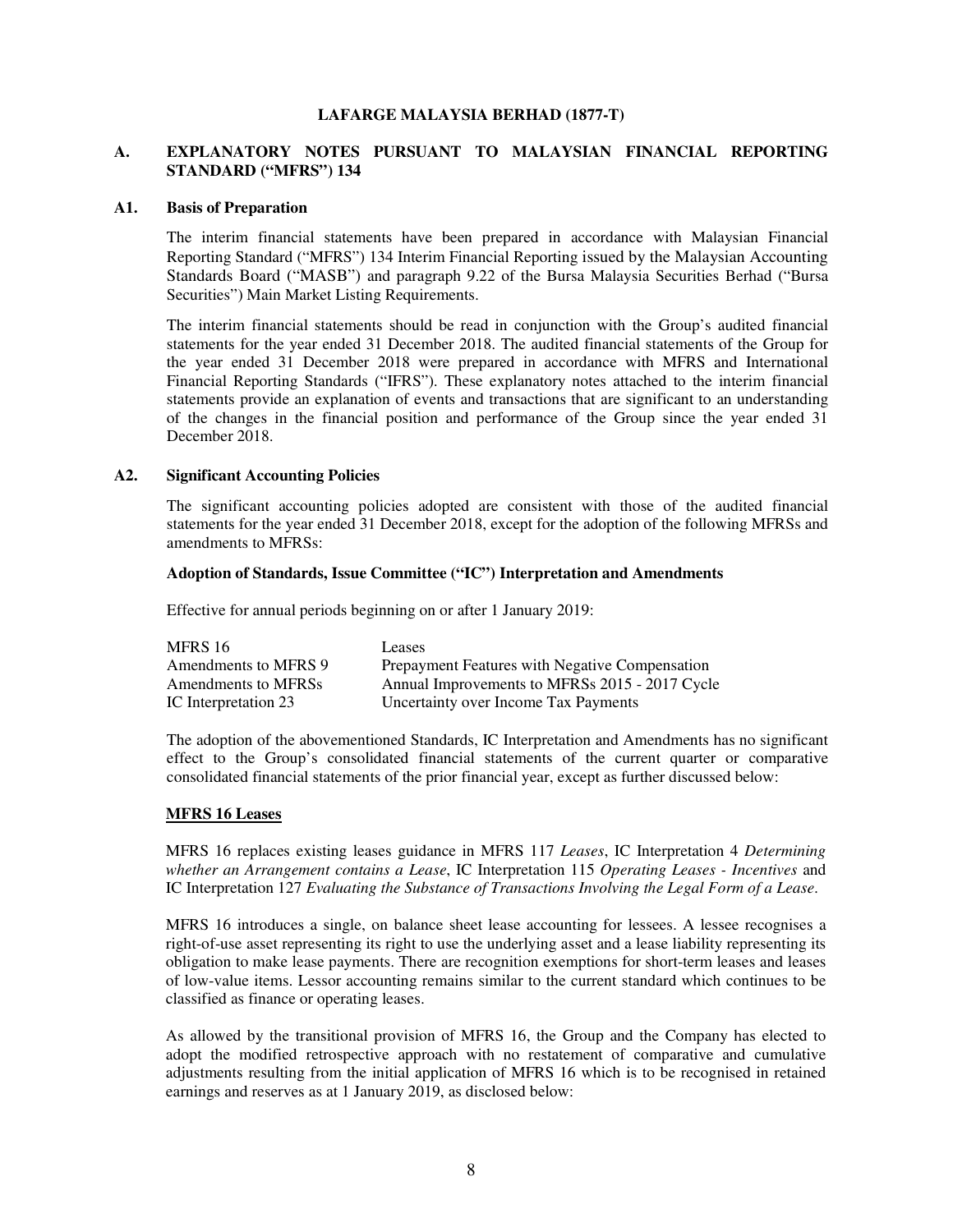#### **A2. Significant Accounting Policies (continued)**

## **Adoption of Standards, Issue Committee ("IC") Interpretation and Amendments (continued)**

#### **MFRS 16 Leases (continued)**

|                                                     | As previously<br>reported<br><b>RM'000</b> | <b>MFRS 16</b><br>adjustments<br><b>RM'000</b> | As<br>restated<br><b>RM'000</b> |
|-----------------------------------------------------|--------------------------------------------|------------------------------------------------|---------------------------------|
| 1 January 2019                                      |                                            |                                                |                                 |
| <b>Consolidated Statement of Financial Position</b> |                                            |                                                |                                 |
| Right-of-use assets                                 |                                            | 71,190                                         | 71,190                          |
| Finance lease receivables                           |                                            | 21,191                                         | 21,191                          |
| Other receivables and prepaid expenses              | 74.359                                     | (1,706)                                        | 72,653                          |
| Lease liabilities                                   |                                            | (88,069)                                       | (88,069)                        |
| Retained earnings                                   | (563,907)                                  | (2,429)                                        | (566, 336)                      |
| Non-controlling interests                           | (5,559)                                    | (177)                                          | (5,736)                         |

#### **Standards, Amendments to MFRSs and IC Interpretations in issue but not yet effective**

The Group has not adopted the following new and revised Standards, IC Interpretation and Amendments that have been issued but are not yet effective:

| Amendments to MFRS 3                                                                | Definition of a Business <sup>1</sup>              |
|-------------------------------------------------------------------------------------|----------------------------------------------------|
| Amendments to MFRS 101 and MFRS 108                                                 | Definition of Material <sup>1</sup>                |
| Amendments to MFRS 10 and MFRS 128                                                  | Sale or Contribution of Assets between an Investor |
|                                                                                     | and its Associate or Joint Venture <sup>2</sup>    |
| Amendments to References to the Conceptual Framework in MFRS Standards <sup>1</sup> |                                                    |

1 Effective for annual periods beginning on or after 1 January 2020 Effective date to be determined

The Directors anticipate that the abovementioned Amendments will be adopted in the annual financial statements of the Group when they become effective and that the adoption of these Amendments will have no material impact on the financial statements of the Group in the period of initial application.

## **A3. Audit Report of Preceding Audited Financial Statements**

The audit reports of the preceding annual financial statements of the Company and of the Group were not subject to any qualification.

## **A4. Seasonal or Cyclical Factors**

The operations of the Group are closely linked to the construction sector which would normally experience a slow-down in construction activities during the festive seasons in Malaysia and Singapore.

#### **A5. Unusual Items Affecting the Assets, Liabilities, Equity, Net Income or Cash Flows**

There were no items affecting the Group's assets, liabilities, equity, net income or cash flows that are material and unusual because of their nature, size or incidence.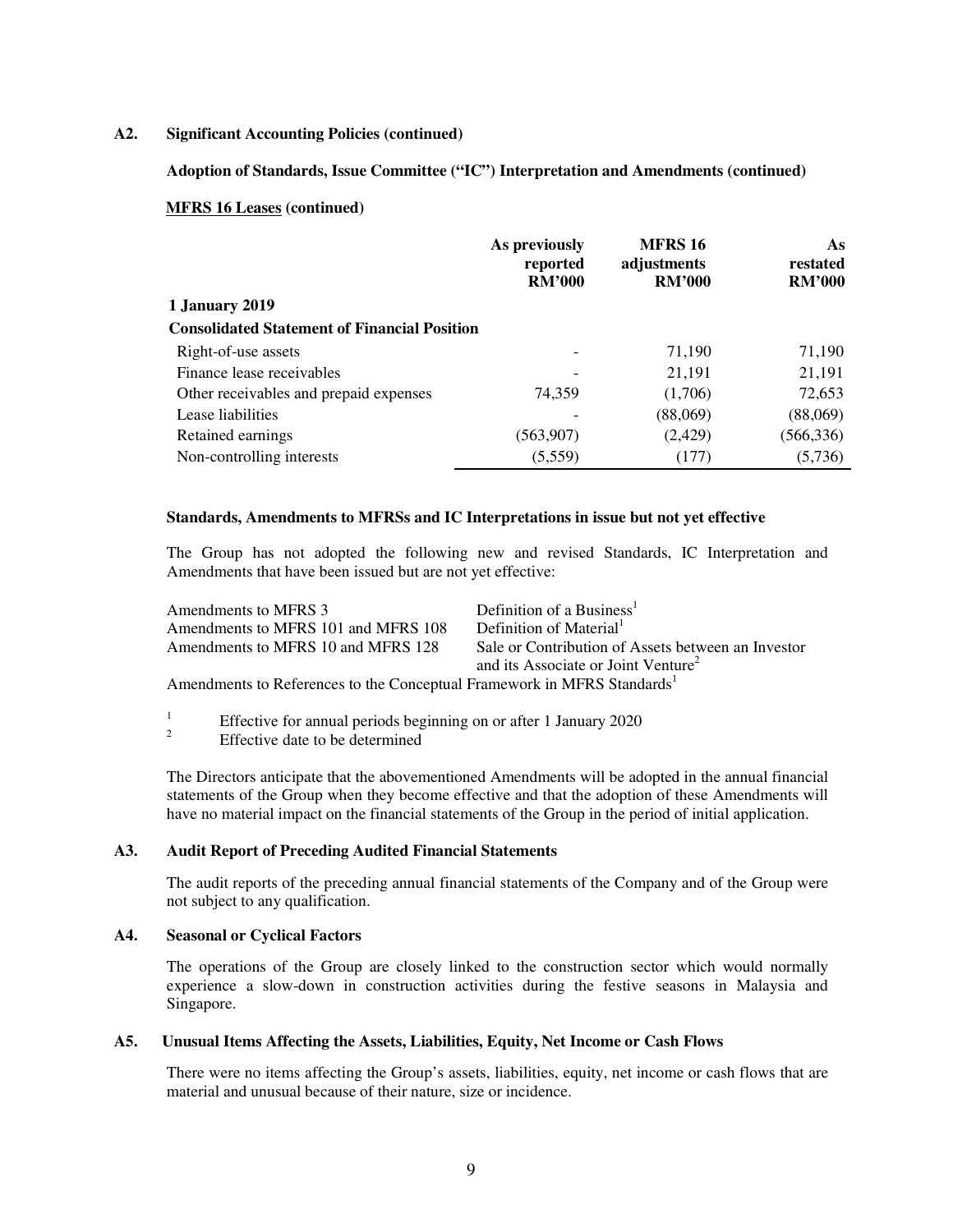## **A6. Material Changes in Accounting Estimates**

There were no material changes in estimates of amounts reported in prior interim periods or in previous financial years which have a material effect in the current quarter.

## **A7. Capital Issues, Dealings in Own Shares and Repayment of Debt**

There were no issuances and repayments of debt and equity securities, share buy-back, share cancellations, shares held as treasury shares nor resale of treasury shares during the financial period under review.

#### **A8. Dividend Paid**

There was no dividend payment during the financial period ended 30 June 2019.

## **A9. Segmental Information**

Segment information is presented in respect of the Group's business segments, which reflect the Group's internal reporting structure that are regularly reviewed by the Group's chief operating decision maker.

Segment results, assets and liabilities include items directly attributable to a segment as well as those that can be allocated on a reasonable basis. Unallocated items mainly comprise corporate assets and liabilities that relate to investing and financing activities and cannot be reasonably allocated to individual segments. These include mainly corporate assets, other investments, deferred tax assets/liabilities and current tax assets/liabilities.

The Group is organised into the following main operating segments:

Cement Cement business and trading of other building materials Aggregates & Concrete **Aggregates and ready-mixed concrete business**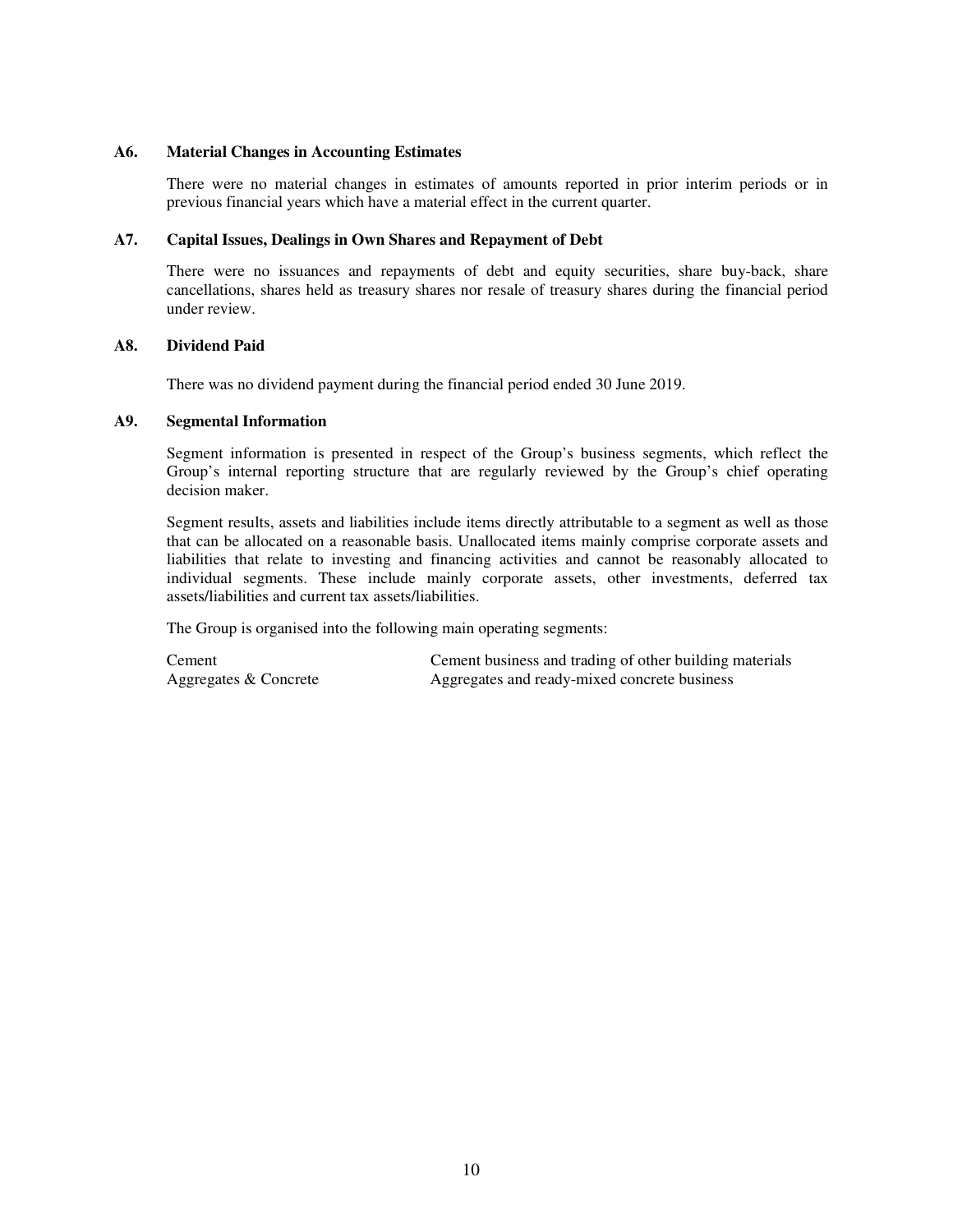# **A9. Segmental Information (continued)**

**Analysis of the Group's segment information is as follows:** 

|                                                                             | <b>Cement</b> |               | <b>Aggregates &amp; Concrete</b> |               | <b>Elimination</b> |               | <b>Total</b>  |               |
|-----------------------------------------------------------------------------|---------------|---------------|----------------------------------|---------------|--------------------|---------------|---------------|---------------|
| <b>6 Months Ended 30 June</b>                                               | 2019          | 2018          | 2019                             | 2018          | 2019               | 2018          | 2019          | 2018          |
|                                                                             | <b>RM'000</b> | <b>RM'000</b> | <b>RM'000</b>                    | <b>RM'000</b> | <b>RM'000</b>      | <b>RM'000</b> | <b>RM'000</b> | <b>RM'000</b> |
| <b>Segment revenue</b>                                                      |               |               |                                  |               |                    |               |               |               |
| External revenue                                                            | 745,306       | 791,269       | 264,886                          | 287,755       |                    |               | 1,010,192     | 1,079,024     |
| Internal revenue                                                            | 113,217       | 139,300       | 3,747                            | 2,849         | (116,964)          | (142, 149)    |               |               |
|                                                                             | 858,523       | 930,569       | 268,633                          | 290,604       | (116,964)          | (142, 149)    | 1,010,192     | 1,079,024     |
| Segment (loss)/profit                                                       | (116, 244)    | (173, 797)    | 16,933                           | 930           |                    |               | (99,311)      | (172, 867)    |
| Reconciliation of segment<br>(loss)/profit to consolidated loss             |               |               |                                  |               |                    |               |               |               |
| before tax:                                                                 |               |               |                                  |               |                    |               |               |               |
| Interest income                                                             |               |               |                                  |               |                    |               | 2,808         | 2,150         |
| Finance costs                                                               |               |               |                                  |               |                    |               | (21, 723)     | (17,796)      |
| Share of results in joint venture                                           |               |               |                                  |               |                    |               | 4,790         | (2,331)       |
| Consolidated loss before tax                                                |               |               |                                  |               |                    |               | (113, 436)    | (190, 844)    |
| <b>Segment assets</b>                                                       | 3,933,541     | 3,990,731     | 297,510                          | 298,335       | (315, 449)         | (298, 595)    | 3,915,602     | 3,990,471     |
| Reconciliation of segment assets to<br>consolidated total assets:           |               |               |                                  |               |                    |               |               |               |
| Investment in joint venture                                                 |               |               |                                  |               |                    |               | 23,291        | 17,444        |
| Unallocated corporate assets                                                |               |               |                                  |               |                    |               | 290,579       | 288,995       |
| Consolidated total assets                                                   |               |               |                                  |               |                    |               | 4,229,472     | 4,296,910     |
| <b>Segment liabilities</b>                                                  | 708,629       | 837,190       | 193,202                          | 208,844       | (310,610)          | (303, 682)    | 591,221       | 742,352       |
| Reconciliation of segment liabilities<br>to consolidated total liabilities: |               |               |                                  |               |                    |               |               |               |
| Interest bearing instruments                                                |               |               |                                  |               |                    |               | 1,040,521     | 723,985       |
| Unallocated corporate liabilities                                           |               |               |                                  |               |                    |               | 137,972       | 123,872       |
| Consolidated total liabilities                                              |               |               |                                  |               |                    |               | 1,769,714     | 1,590,209     |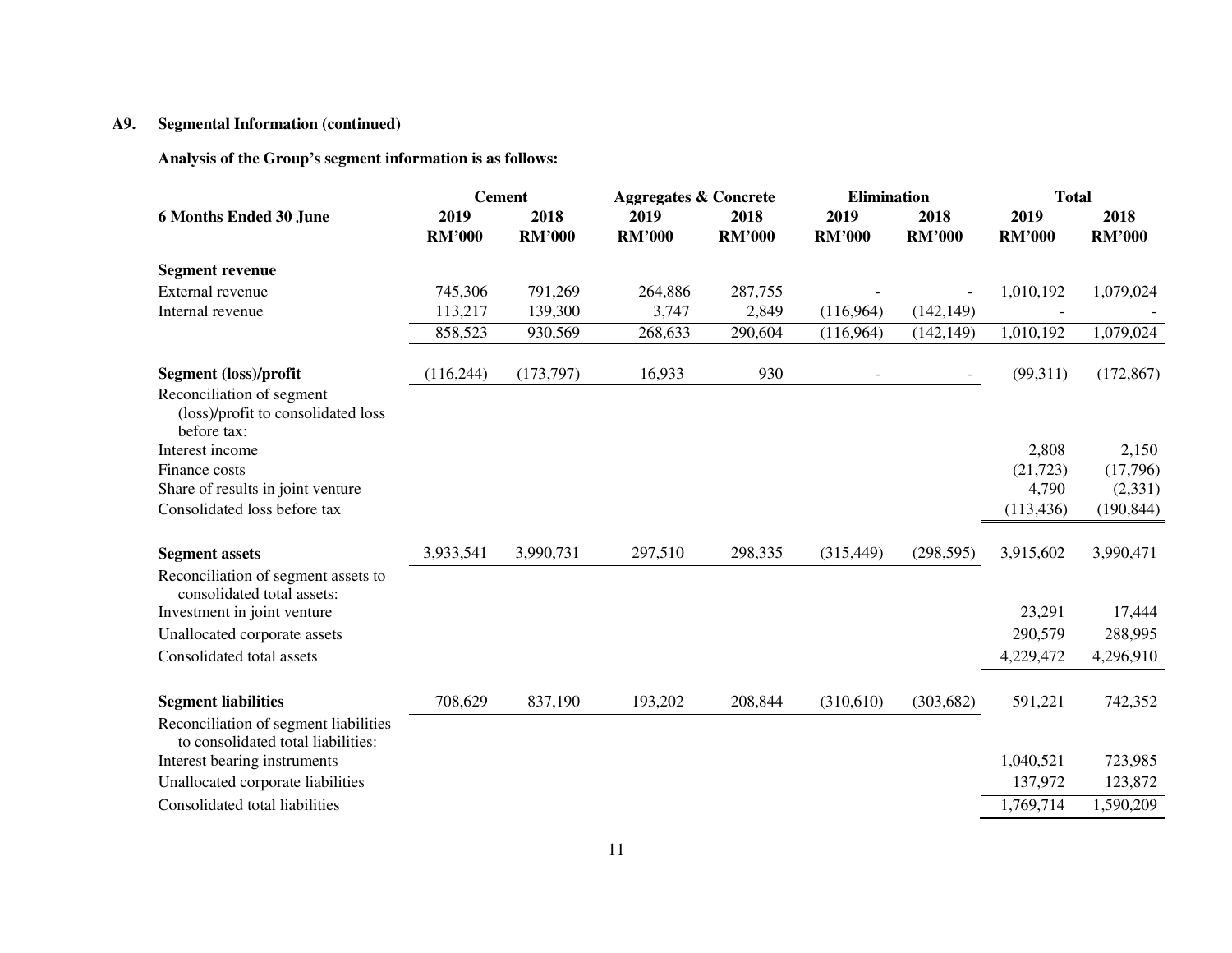## **A10. Valuation of Property, Plant and Equipment**

There is no revaluation of property, plant and equipment brought forward from the previous audited financial statements as the Group does not adopt a revaluation policy on its property, plant and equipment.

## **A11. Material Events Subsequent to Quarter End**

There were no other material events subsequent to the current financial quarter ended 30 June 2019 up to the date of this report which are likely to substantially affect the results of the operations of the Group.

#### **A12. Changes in Group Composition**

On 2 May 2019, YTL Cement Berhad ("YTL Cement") entered into a sale and purchase agreement with Associated International Cement Limited ("AICL") for the acquisition of 433,344,693 ordinary shares in Lafarge Malaysia Berhad ("LMB"), representing approximately 51.0% of the issued share capital of LMB for total cash consideration of RM1,625,042,599 or RM3.75 per LMB share ("Acquisition").

The Acquisition was completed on 17 May 2019 and, accordingly, YTL Cement became the immediate holding company of LMB. Following the Acquisition, YTL Cement launched an unconditional mandatory general offer ("MGO") for the remaining shares in LMB not already owned by YTL Cement at an offer price of RM3.75 per LMB share. At the closing of the MGO on 13 June 2019, YTL Cement owned a total of 76.98% of the issued share capital of LMB.

#### **A13. Contingent Liabilities**

The Group has no material contingent liabilities as at the date of this report.

#### **A14. Commitments**

Outstanding commitments in respect of capital commitments at end of reporting date not provided for in the financial statements are as follows:

|                                    | As at         |
|------------------------------------|---------------|
|                                    | 30 June       |
|                                    | 2019          |
|                                    | <b>RM'000</b> |
| In respect of capital expenditure: |               |
| Approved and contracted for        | 17,190        |
| Approved but not contracted for    | 45,701        |
|                                    | 62.891        |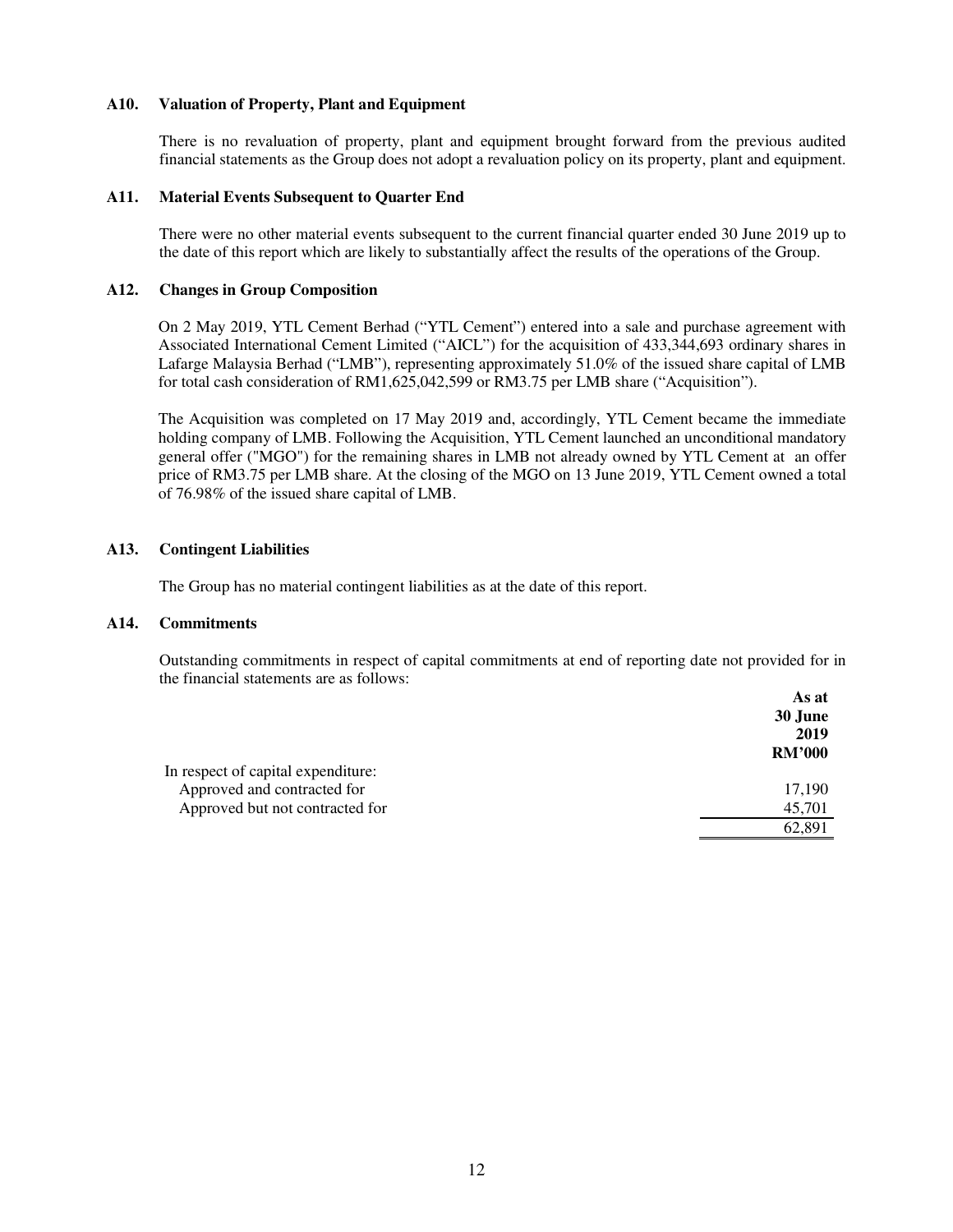## **B. EXPLANATORY NOTES PURSUANT TO APPENDIX 9B OF THE LISTING REQUIREMENTS OF BURSA SECURITIES**

#### **B1. Review of Group's Performance**

## **Current Quarter vs. Corresponding Quarter of Previous Year.**

The Group's revenue decreased by 11.4% to RM471 million in the current quarter from RM532 million recorded in the corresponding quarter last year. This decrease is mainly attributable to lower sales both in volume and prices from the Cement segment caused by weak domestic market conditions but compensated partially by higher export sales.

Although the revenue was lower, the Group's performance has improved with a lower loss before tax for the current quarter of RM72 million compared to the loss before tax of RM108 million for the same period last year. The better performance of the Cement segment is attributable to lower distribution costs, savings from vigorous cost cutting measures and lower depreciation. The aforementioned savings were partially offset by increases in electricity prices and higher maintenance costs.

## **Current Year To Date vs. Corresponding Year to Date of Previous Year.**

For the period ended 30 June 2019, the Group registered a drop in revenue by 6.4% from RM1,079 million recorded in the same period last year to RM1,010 million this year. This is mainly due to the lower cement sales caused by weak domestic market conditions coupled with the competitive environment which continue to put downward pressure on selling prices. The above was compensated partially by higher export volume and prices.

Despite the lower revenue, the Group's performance has improved with a lower loss before tax of RM113 million compared to loss before tax of RM191 million in corresponding period last year. The improvement is mainly attributed to lower distribution costs, savings from vigorous cost cutting measures and lower depreciation.

## **B2. Comparison with Preceding Quarter**

|                 | 2 <sup>nd</sup> Quarter Ended<br>30 June 2019<br><b>RM'000</b> | 1 <sup>st</sup> Quarter Ended<br>31 March 2019<br><b>RM'000</b> |
|-----------------|----------------------------------------------------------------|-----------------------------------------------------------------|
| Revenue         | 471.491                                                        | 538,701                                                         |
| Loss before tax | (71,651)                                                       | (41,785)                                                        |

The Group's revenue in the current quarter is lower than the preceding quarter mainly due to lower sales during the festive seasons in the current quarter.

The Group recorded a higher loss before tax of RM72 million compared to RM42 million in the preceding quarter. The higher loss is mainly attributed to Cement segment's lower revenue coupled with higher production and maintenance costs as a result of timing of scheduled kiln shut down for major maintenance, plant and equipment write off and higher finance cost.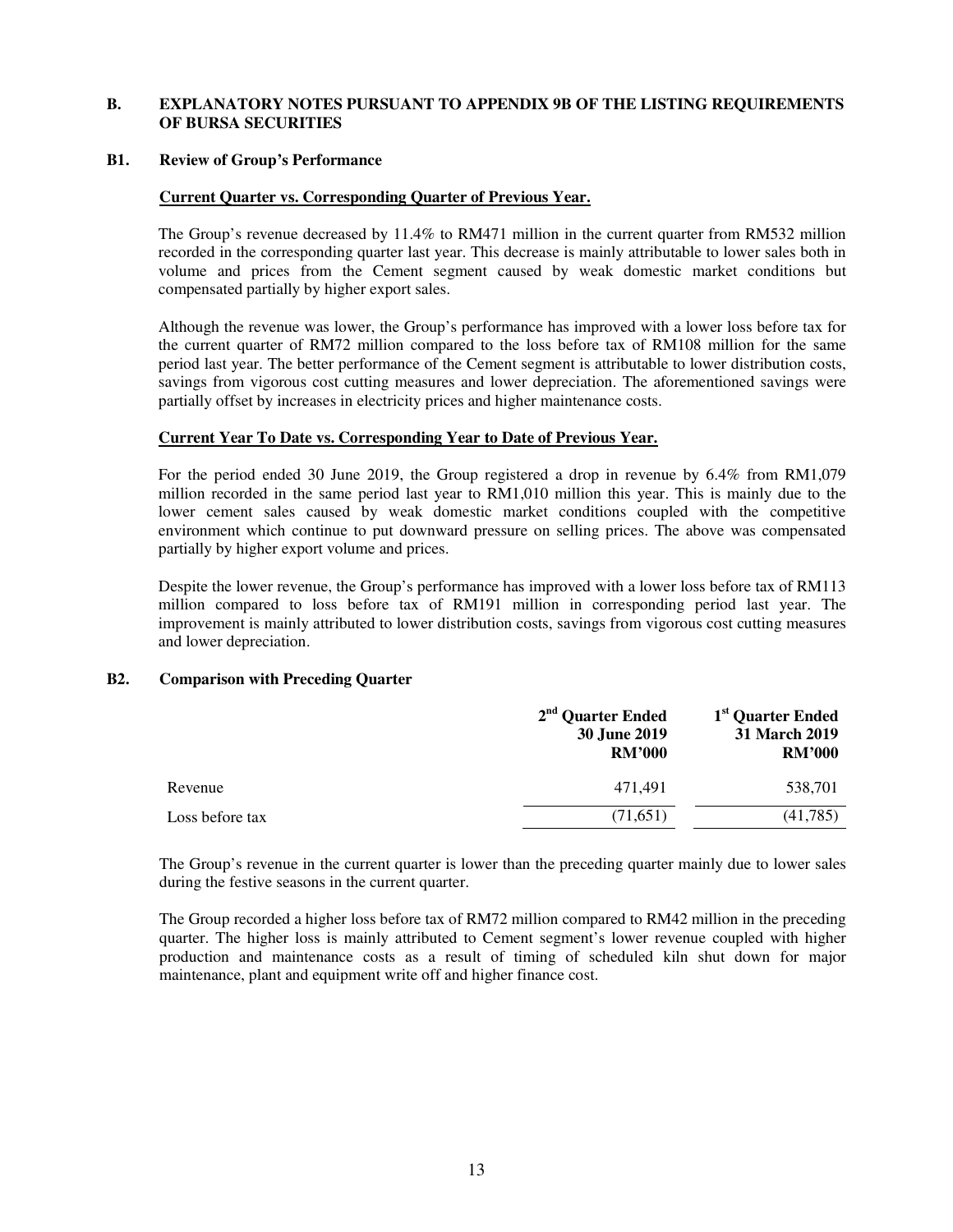## **B3. Prospects**

Construction activities in Malaysia remain slow and domestic market conditions are expected to be challenging with the excess capacity in the cement industry while our Singapore operations are expected to improve with better market conditions. There continues to be healthy demand from the export market and the Langkawi Plant is well positioned to benefit from this.

## **B4. Profit Forecast and Profit Guarantee**

The Group did not publish any profit forecast or profit guarantee during the current quarter ended 30 June 2019.

## **B5. Income Tax Credit**

Income tax credit comprises the following:

|                             | 2 <sup>nd</sup> Quarter Ended<br><b>30 June 2019</b> | <b>Year to Date Ended</b><br><b>30 June 2019</b> |  |
|-----------------------------|------------------------------------------------------|--------------------------------------------------|--|
|                             | <b>RM'000</b>                                        | <b>RM'000</b>                                    |  |
| In respect of current year: |                                                      |                                                  |  |
| - income tax                | (7,684)                                              | (12, 931)                                        |  |
| - deferred tax              | 16,402                                               | 31,646                                           |  |
| In respect of prior year:   |                                                      |                                                  |  |
| - income tax                | 5                                                    | (18)                                             |  |
| - deferred tax              |                                                      | 36                                               |  |
| Total tax credit            | 8,723                                                | 18,733                                           |  |

The tax credit has an effective tax rate that is lower than the statutory tax rate of 24% in Malaysia mainly due to the non tax deductible expenses.

## **B6. Status of Corporate Proposals**

There were no corporate proposals announced but not completed as at the date of this report.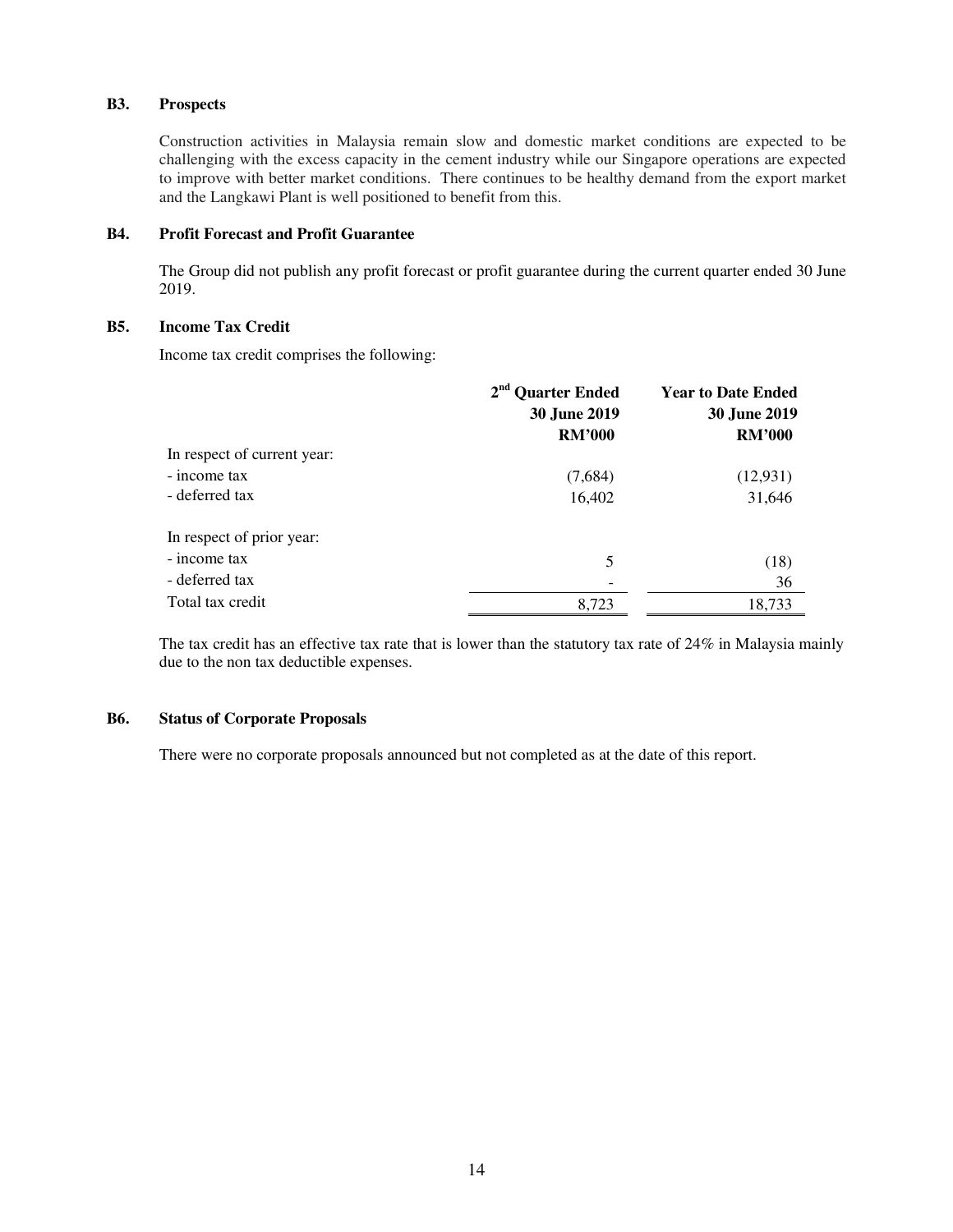# **B7. Group Borrowings**

The Group borrowings are as follows:

|                                        | As at<br><b>30 June 2019</b> | As at<br>31 December 2018 |
|----------------------------------------|------------------------------|---------------------------|
|                                        | <b>RM'000</b>                | <b>RM'000</b>             |
| Short-term borrowings                  |                              |                           |
| Non-secured                            |                              |                           |
| <b>Borrowings</b>                      | 98,961                       | 257,159                   |
| Sukuk Wakalah                          | 180,000                      |                           |
| Revolving credit and banker acceptance | 552,016                      | 255,216                   |
| Bank overdraft                         | 22,050                       | 45,419                    |
|                                        | 853,027                      | 557,794                   |
| Long-term borrowings                   |                              |                           |
| Non-secured                            |                              |                           |
| Sukuk Wakalah (non-current)            | 99,770                       | 279,639                   |
| <b>Total Group borrowings</b>          | 952,797                      | 837,433                   |

All borrowings are denominated in Ringgit Malaysia, except for borrowings of RM98,961,000, which are denominated in Euros.

# **B8. Material Litigation**

There was no pending material litigation as at the date of this report.

### **B9. Dividend**

The Directors do not recommend any interim dividend for the current quarter under review.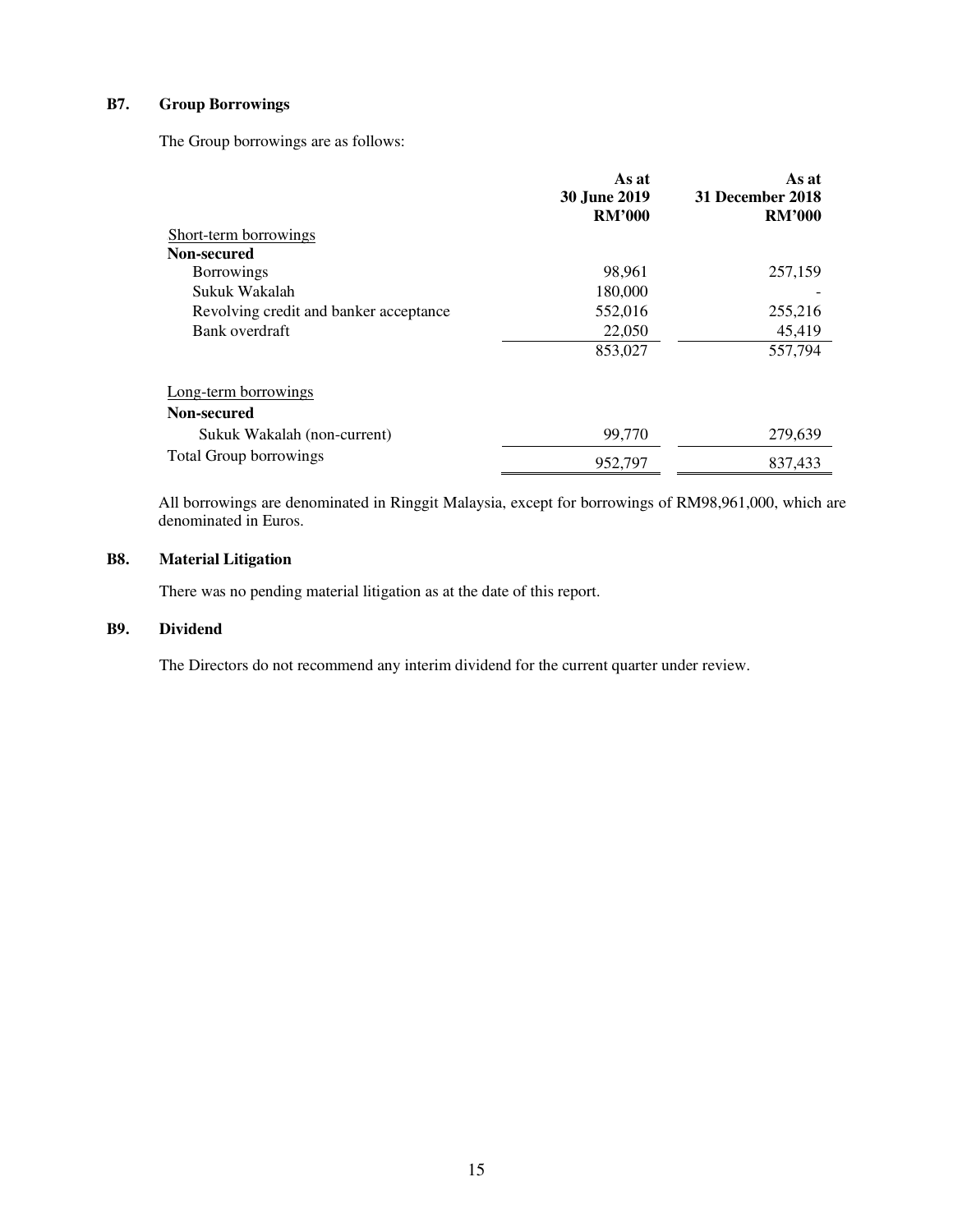# **B10. Loss for the period**

|                                                   | 2 <sup>nd</sup> Quarter Ended    |                                  | <b>Year to Date Ended</b>        |                                  |
|---------------------------------------------------|----------------------------------|----------------------------------|----------------------------------|----------------------------------|
|                                                   | 30 June<br>2019<br><b>RM'000</b> | 30 June<br>2018<br><b>RM'000</b> | 30 June<br>2019<br><b>RM'000</b> | 30 June<br>2018<br><b>RM'000</b> |
| Loss for the period is arrived after<br>charging: |                                  |                                  |                                  |                                  |
| Provision for inventory obsolescence              | 689                              | 690                              | 1,405                            | 1,380                            |
| Amortisation of:                                  |                                  |                                  |                                  |                                  |
| - other intangible assets                         | 536                              | 536                              | 1,069                            | 1,069                            |
| - prepaid lease payments on leasehold<br>land     | 1,205                            | 2,175                            | 2,395                            | 3,349                            |
| Depreciation of:                                  |                                  |                                  |                                  |                                  |
| - investment property                             | 1                                | 1                                | 1                                |                                  |
| - property, plant and equipment                   | 36,772                           | 49,667                           | 73,218                           | 100,244                          |
| - right-of-use assets                             | 5,550                            |                                  | 10,714                           |                                  |
| Derivative loss                                   |                                  | 802                              | 3,299                            | 3,200                            |
| Loss allowance for trade receivables              | 2,432                            | 1,066                            | 2,249                            | 2,229                            |
| Loss on disposal of:                              |                                  |                                  |                                  |                                  |
| - property, plant and equipment                   | 832                              |                                  | 889                              | 193                              |
| Property, plant and equipment written<br>off      | 7,518                            | 334                              | 8,431                            | 499                              |
| Provision for retirement benefits                 | 1,596                            | 4,348                            | 3,190                            | 6,773                            |
| Realised loss on foreign exchange                 | 376                              |                                  |                                  |                                  |
| Unrealised loss on foreign exchange               | 4,598                            | 244                              | 1,479                            | 4,993                            |
| and after crediting:                              |                                  |                                  |                                  |                                  |
| Gain on disposal of:                              |                                  |                                  |                                  |                                  |
| - property, plant and equipment                   |                                  | 1                                |                                  |                                  |
| - prepaid lease payment                           | 680                              |                                  | 680                              |                                  |
| Derivative gain                                   | 3,912                            |                                  |                                  |                                  |
| Realised gain on foreign exchange                 |                                  | 179                              | 515                              | 1,212                            |